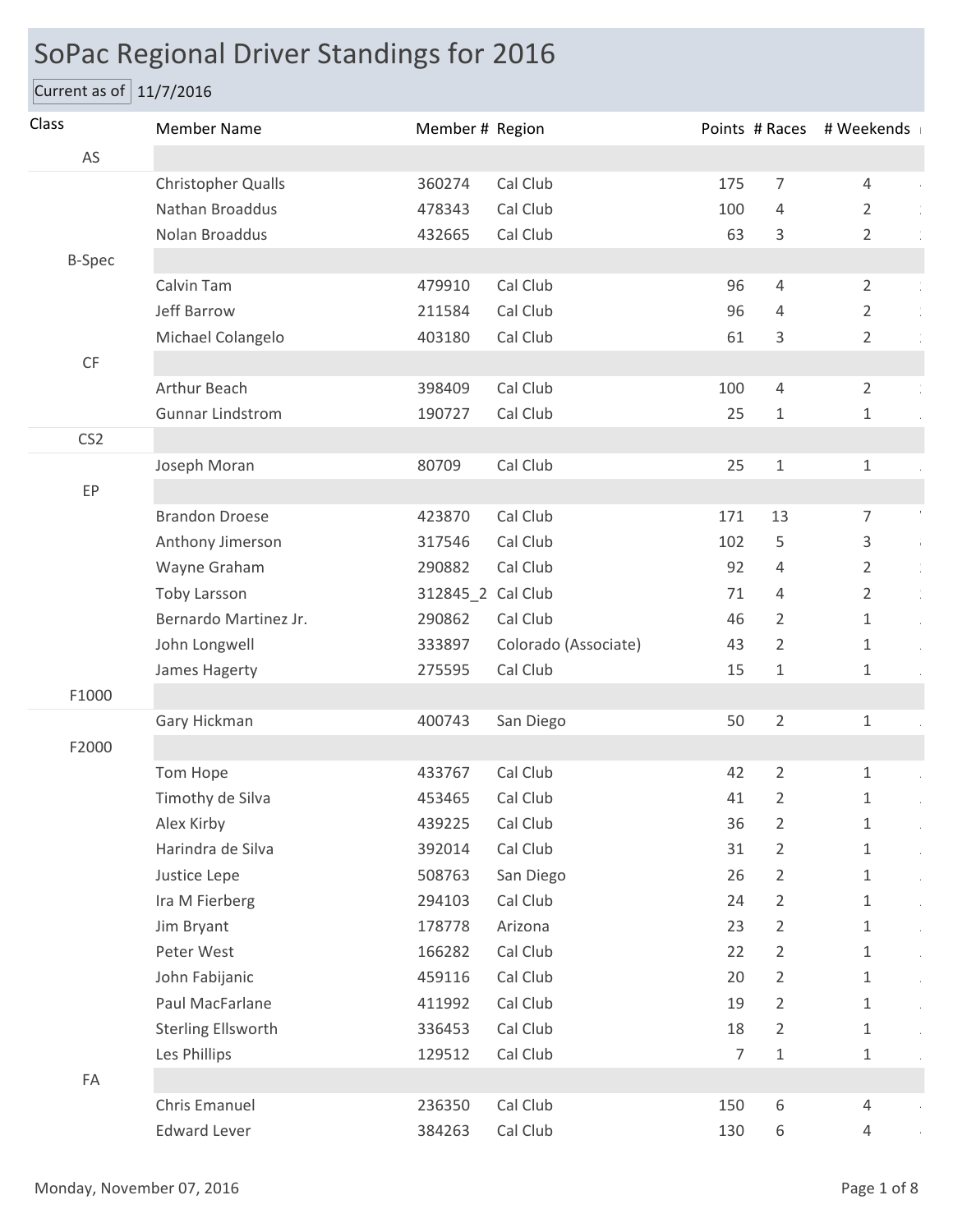| FB<br>Gary Hickman<br>400743<br>San Diego<br>50<br>$\overline{2}$<br>$\mathbf{1}$<br>$\mathsf{FC}$<br>Cal Club<br>6<br>Timothy de Silva<br>133<br>3<br>453465<br>$\bar{1}$<br>Cal Club<br>Tom Hope<br>433767<br>6<br>3<br>119<br>$\bar{1}$<br>Paul MacFarlane<br>Cal Club<br>411992<br>100<br>4<br>2<br>$\frac{1}{2}$<br>Connor Funk<br>Cal Club<br>91<br>6<br>3<br>480593<br>Ŷ,<br>Peter West<br>166282<br>Cal Club<br>74<br>6<br>3<br>Ĵ.<br>Cal Club<br>Harindra de Silva<br>392014<br>72<br>6<br>3<br>j.<br>Cal Club<br>Ira M Fierberg<br>54<br>$\overline{2}$<br>294103<br>4<br>$\frac{1}{2}$<br>Nick Kodenko<br>306822<br>Cal Club<br>54<br>$\overline{2}$<br>$\frac{1}{2}$<br>4<br>Alex Kirby<br>439225<br>Cal Club<br>53<br>$\overline{2}$<br>4<br>$\frac{1}{2}$<br>Michael Milner<br>320082<br>Arizona<br>50<br>2<br>1<br>$\hat{\boldsymbol{\theta}}$<br><b>Sterling Ellsworth</b><br>336453<br>Cal Club<br>$\overline{2}$<br>24<br>$\mathbf{1}$<br>$\hat{\boldsymbol{\theta}}$<br>Cal Club<br>2<br>John Fabijanic<br>459116<br>22<br>$\mathbf{1}$<br>12<br>Jim Bryant<br>178778<br>Arizona<br>$\mathbf{1}$<br>$\mathbf{1}$<br>$\mathsf{FF}% _{0}$<br>Cal Club<br><b>Edward Erlandson</b><br>56470<br>148<br>9<br>5<br>$\bar{\phantom{a}}$<br>Cal Club<br>$\overline{2}$<br>100203<br>67<br>Roger Kessinger<br>4<br><b>FM</b><br><b>Terrence Carraher</b><br>466278<br>Cal Club<br>5<br>3<br>108<br>Ŷ,<br>177658_5 Cal Club<br><b>Courtney Crone</b><br>100<br>3<br>4<br>j.<br><b>Austen Charles</b><br>478333<br>Cal Club<br>$\overline{2}$<br>89<br>4<br>$\frac{1}{2}$<br>Duane Eitel<br>Arizona (Associate)<br>$\overline{2}$<br>30715<br>85<br>4<br>$\frac{1}{2}$<br>Mike Anderson<br>3<br>3<br>280538<br>San Diego<br>71<br>÷,<br>Dutch Schultz<br>Cal Club<br>$\overline{2}$<br>383876<br>42<br>1<br>FP<br>Cal Club<br>James Whitton<br>130127<br>100<br>$\overline{2}$<br>4<br><b>Brian Linn</b><br>Cal Club<br>135242<br>100<br>$\overline{4}$<br>3<br>Ŷ.<br>Cal Club<br><b>Gary Murph</b><br>124025<br>60<br>3<br>$\overline{2}$<br>$\frac{1}{2}$<br>John Waddell<br>Cal Club<br>19079<br>21<br>1<br>$\mathbf{1}$<br>$\ddot{\phantom{0}}$<br>Cal Club<br><b>Gunnar Lindstrom</b><br>190727<br>18<br>$1\,$<br>$\mathbf{1}$<br>FS<br>Dan Erickson<br>Arizona<br>$\overline{2}$<br>414834<br>96<br>4<br>$\frac{1}{2}$<br>Doug Nelson<br>187268<br>Arizona (Associate)<br>88<br>$\overline{2}$<br>4<br>Shane Kneisel<br>403653<br>36<br>$\overline{2}$<br>Arizona<br>$\mathbf{1}$<br><b>FV</b> | Class | <b>Member Name</b> | Member # Region |          |     |    | Points # Races # Weekends |  |
|-------------------------------------------------------------------------------------------------------------------------------------------------------------------------------------------------------------------------------------------------------------------------------------------------------------------------------------------------------------------------------------------------------------------------------------------------------------------------------------------------------------------------------------------------------------------------------------------------------------------------------------------------------------------------------------------------------------------------------------------------------------------------------------------------------------------------------------------------------------------------------------------------------------------------------------------------------------------------------------------------------------------------------------------------------------------------------------------------------------------------------------------------------------------------------------------------------------------------------------------------------------------------------------------------------------------------------------------------------------------------------------------------------------------------------------------------------------------------------------------------------------------------------------------------------------------------------------------------------------------------------------------------------------------------------------------------------------------------------------------------------------------------------------------------------------------------------------------------------------------------------------------------------------------------------------------------------------------------------------------------------------------------------------------------------------------------------------------------------------------------------------------------------------------------------------------------------------------------------------------------------------------------------------------------------------------------------------------------------------------------------------------------------------------------------------------------------------------------------------------------------------|-------|--------------------|-----------------|----------|-----|----|---------------------------|--|
|                                                                                                                                                                                                                                                                                                                                                                                                                                                                                                                                                                                                                                                                                                                                                                                                                                                                                                                                                                                                                                                                                                                                                                                                                                                                                                                                                                                                                                                                                                                                                                                                                                                                                                                                                                                                                                                                                                                                                                                                                                                                                                                                                                                                                                                                                                                                                                                                                                                                                                             |       |                    |                 |          |     |    |                           |  |
|                                                                                                                                                                                                                                                                                                                                                                                                                                                                                                                                                                                                                                                                                                                                                                                                                                                                                                                                                                                                                                                                                                                                                                                                                                                                                                                                                                                                                                                                                                                                                                                                                                                                                                                                                                                                                                                                                                                                                                                                                                                                                                                                                                                                                                                                                                                                                                                                                                                                                                             |       |                    |                 |          |     |    |                           |  |
|                                                                                                                                                                                                                                                                                                                                                                                                                                                                                                                                                                                                                                                                                                                                                                                                                                                                                                                                                                                                                                                                                                                                                                                                                                                                                                                                                                                                                                                                                                                                                                                                                                                                                                                                                                                                                                                                                                                                                                                                                                                                                                                                                                                                                                                                                                                                                                                                                                                                                                             |       |                    |                 |          |     |    |                           |  |
|                                                                                                                                                                                                                                                                                                                                                                                                                                                                                                                                                                                                                                                                                                                                                                                                                                                                                                                                                                                                                                                                                                                                                                                                                                                                                                                                                                                                                                                                                                                                                                                                                                                                                                                                                                                                                                                                                                                                                                                                                                                                                                                                                                                                                                                                                                                                                                                                                                                                                                             |       |                    |                 |          |     |    |                           |  |
|                                                                                                                                                                                                                                                                                                                                                                                                                                                                                                                                                                                                                                                                                                                                                                                                                                                                                                                                                                                                                                                                                                                                                                                                                                                                                                                                                                                                                                                                                                                                                                                                                                                                                                                                                                                                                                                                                                                                                                                                                                                                                                                                                                                                                                                                                                                                                                                                                                                                                                             |       |                    |                 |          |     |    |                           |  |
|                                                                                                                                                                                                                                                                                                                                                                                                                                                                                                                                                                                                                                                                                                                                                                                                                                                                                                                                                                                                                                                                                                                                                                                                                                                                                                                                                                                                                                                                                                                                                                                                                                                                                                                                                                                                                                                                                                                                                                                                                                                                                                                                                                                                                                                                                                                                                                                                                                                                                                             |       |                    |                 |          |     |    |                           |  |
|                                                                                                                                                                                                                                                                                                                                                                                                                                                                                                                                                                                                                                                                                                                                                                                                                                                                                                                                                                                                                                                                                                                                                                                                                                                                                                                                                                                                                                                                                                                                                                                                                                                                                                                                                                                                                                                                                                                                                                                                                                                                                                                                                                                                                                                                                                                                                                                                                                                                                                             |       |                    |                 |          |     |    |                           |  |
|                                                                                                                                                                                                                                                                                                                                                                                                                                                                                                                                                                                                                                                                                                                                                                                                                                                                                                                                                                                                                                                                                                                                                                                                                                                                                                                                                                                                                                                                                                                                                                                                                                                                                                                                                                                                                                                                                                                                                                                                                                                                                                                                                                                                                                                                                                                                                                                                                                                                                                             |       |                    |                 |          |     |    |                           |  |
|                                                                                                                                                                                                                                                                                                                                                                                                                                                                                                                                                                                                                                                                                                                                                                                                                                                                                                                                                                                                                                                                                                                                                                                                                                                                                                                                                                                                                                                                                                                                                                                                                                                                                                                                                                                                                                                                                                                                                                                                                                                                                                                                                                                                                                                                                                                                                                                                                                                                                                             |       |                    |                 |          |     |    |                           |  |
|                                                                                                                                                                                                                                                                                                                                                                                                                                                                                                                                                                                                                                                                                                                                                                                                                                                                                                                                                                                                                                                                                                                                                                                                                                                                                                                                                                                                                                                                                                                                                                                                                                                                                                                                                                                                                                                                                                                                                                                                                                                                                                                                                                                                                                                                                                                                                                                                                                                                                                             |       |                    |                 |          |     |    |                           |  |
|                                                                                                                                                                                                                                                                                                                                                                                                                                                                                                                                                                                                                                                                                                                                                                                                                                                                                                                                                                                                                                                                                                                                                                                                                                                                                                                                                                                                                                                                                                                                                                                                                                                                                                                                                                                                                                                                                                                                                                                                                                                                                                                                                                                                                                                                                                                                                                                                                                                                                                             |       |                    |                 |          |     |    |                           |  |
|                                                                                                                                                                                                                                                                                                                                                                                                                                                                                                                                                                                                                                                                                                                                                                                                                                                                                                                                                                                                                                                                                                                                                                                                                                                                                                                                                                                                                                                                                                                                                                                                                                                                                                                                                                                                                                                                                                                                                                                                                                                                                                                                                                                                                                                                                                                                                                                                                                                                                                             |       |                    |                 |          |     |    |                           |  |
|                                                                                                                                                                                                                                                                                                                                                                                                                                                                                                                                                                                                                                                                                                                                                                                                                                                                                                                                                                                                                                                                                                                                                                                                                                                                                                                                                                                                                                                                                                                                                                                                                                                                                                                                                                                                                                                                                                                                                                                                                                                                                                                                                                                                                                                                                                                                                                                                                                                                                                             |       |                    |                 |          |     |    |                           |  |
|                                                                                                                                                                                                                                                                                                                                                                                                                                                                                                                                                                                                                                                                                                                                                                                                                                                                                                                                                                                                                                                                                                                                                                                                                                                                                                                                                                                                                                                                                                                                                                                                                                                                                                                                                                                                                                                                                                                                                                                                                                                                                                                                                                                                                                                                                                                                                                                                                                                                                                             |       |                    |                 |          |     |    |                           |  |
|                                                                                                                                                                                                                                                                                                                                                                                                                                                                                                                                                                                                                                                                                                                                                                                                                                                                                                                                                                                                                                                                                                                                                                                                                                                                                                                                                                                                                                                                                                                                                                                                                                                                                                                                                                                                                                                                                                                                                                                                                                                                                                                                                                                                                                                                                                                                                                                                                                                                                                             |       |                    |                 |          |     |    |                           |  |
|                                                                                                                                                                                                                                                                                                                                                                                                                                                                                                                                                                                                                                                                                                                                                                                                                                                                                                                                                                                                                                                                                                                                                                                                                                                                                                                                                                                                                                                                                                                                                                                                                                                                                                                                                                                                                                                                                                                                                                                                                                                                                                                                                                                                                                                                                                                                                                                                                                                                                                             |       |                    |                 |          |     |    |                           |  |
|                                                                                                                                                                                                                                                                                                                                                                                                                                                                                                                                                                                                                                                                                                                                                                                                                                                                                                                                                                                                                                                                                                                                                                                                                                                                                                                                                                                                                                                                                                                                                                                                                                                                                                                                                                                                                                                                                                                                                                                                                                                                                                                                                                                                                                                                                                                                                                                                                                                                                                             |       |                    |                 |          |     |    |                           |  |
|                                                                                                                                                                                                                                                                                                                                                                                                                                                                                                                                                                                                                                                                                                                                                                                                                                                                                                                                                                                                                                                                                                                                                                                                                                                                                                                                                                                                                                                                                                                                                                                                                                                                                                                                                                                                                                                                                                                                                                                                                                                                                                                                                                                                                                                                                                                                                                                                                                                                                                             |       |                    |                 |          |     |    |                           |  |
|                                                                                                                                                                                                                                                                                                                                                                                                                                                                                                                                                                                                                                                                                                                                                                                                                                                                                                                                                                                                                                                                                                                                                                                                                                                                                                                                                                                                                                                                                                                                                                                                                                                                                                                                                                                                                                                                                                                                                                                                                                                                                                                                                                                                                                                                                                                                                                                                                                                                                                             |       |                    |                 |          |     |    |                           |  |
|                                                                                                                                                                                                                                                                                                                                                                                                                                                                                                                                                                                                                                                                                                                                                                                                                                                                                                                                                                                                                                                                                                                                                                                                                                                                                                                                                                                                                                                                                                                                                                                                                                                                                                                                                                                                                                                                                                                                                                                                                                                                                                                                                                                                                                                                                                                                                                                                                                                                                                             |       |                    |                 |          |     |    |                           |  |
|                                                                                                                                                                                                                                                                                                                                                                                                                                                                                                                                                                                                                                                                                                                                                                                                                                                                                                                                                                                                                                                                                                                                                                                                                                                                                                                                                                                                                                                                                                                                                                                                                                                                                                                                                                                                                                                                                                                                                                                                                                                                                                                                                                                                                                                                                                                                                                                                                                                                                                             |       |                    |                 |          |     |    |                           |  |
|                                                                                                                                                                                                                                                                                                                                                                                                                                                                                                                                                                                                                                                                                                                                                                                                                                                                                                                                                                                                                                                                                                                                                                                                                                                                                                                                                                                                                                                                                                                                                                                                                                                                                                                                                                                                                                                                                                                                                                                                                                                                                                                                                                                                                                                                                                                                                                                                                                                                                                             |       |                    |                 |          |     |    |                           |  |
|                                                                                                                                                                                                                                                                                                                                                                                                                                                                                                                                                                                                                                                                                                                                                                                                                                                                                                                                                                                                                                                                                                                                                                                                                                                                                                                                                                                                                                                                                                                                                                                                                                                                                                                                                                                                                                                                                                                                                                                                                                                                                                                                                                                                                                                                                                                                                                                                                                                                                                             |       |                    |                 |          |     |    |                           |  |
|                                                                                                                                                                                                                                                                                                                                                                                                                                                                                                                                                                                                                                                                                                                                                                                                                                                                                                                                                                                                                                                                                                                                                                                                                                                                                                                                                                                                                                                                                                                                                                                                                                                                                                                                                                                                                                                                                                                                                                                                                                                                                                                                                                                                                                                                                                                                                                                                                                                                                                             |       |                    |                 |          |     |    |                           |  |
|                                                                                                                                                                                                                                                                                                                                                                                                                                                                                                                                                                                                                                                                                                                                                                                                                                                                                                                                                                                                                                                                                                                                                                                                                                                                                                                                                                                                                                                                                                                                                                                                                                                                                                                                                                                                                                                                                                                                                                                                                                                                                                                                                                                                                                                                                                                                                                                                                                                                                                             |       |                    |                 |          |     |    |                           |  |
|                                                                                                                                                                                                                                                                                                                                                                                                                                                                                                                                                                                                                                                                                                                                                                                                                                                                                                                                                                                                                                                                                                                                                                                                                                                                                                                                                                                                                                                                                                                                                                                                                                                                                                                                                                                                                                                                                                                                                                                                                                                                                                                                                                                                                                                                                                                                                                                                                                                                                                             |       |                    |                 |          |     |    |                           |  |
|                                                                                                                                                                                                                                                                                                                                                                                                                                                                                                                                                                                                                                                                                                                                                                                                                                                                                                                                                                                                                                                                                                                                                                                                                                                                                                                                                                                                                                                                                                                                                                                                                                                                                                                                                                                                                                                                                                                                                                                                                                                                                                                                                                                                                                                                                                                                                                                                                                                                                                             |       |                    |                 |          |     |    |                           |  |
|                                                                                                                                                                                                                                                                                                                                                                                                                                                                                                                                                                                                                                                                                                                                                                                                                                                                                                                                                                                                                                                                                                                                                                                                                                                                                                                                                                                                                                                                                                                                                                                                                                                                                                                                                                                                                                                                                                                                                                                                                                                                                                                                                                                                                                                                                                                                                                                                                                                                                                             |       |                    |                 |          |     |    |                           |  |
|                                                                                                                                                                                                                                                                                                                                                                                                                                                                                                                                                                                                                                                                                                                                                                                                                                                                                                                                                                                                                                                                                                                                                                                                                                                                                                                                                                                                                                                                                                                                                                                                                                                                                                                                                                                                                                                                                                                                                                                                                                                                                                                                                                                                                                                                                                                                                                                                                                                                                                             |       |                    |                 |          |     |    |                           |  |
|                                                                                                                                                                                                                                                                                                                                                                                                                                                                                                                                                                                                                                                                                                                                                                                                                                                                                                                                                                                                                                                                                                                                                                                                                                                                                                                                                                                                                                                                                                                                                                                                                                                                                                                                                                                                                                                                                                                                                                                                                                                                                                                                                                                                                                                                                                                                                                                                                                                                                                             |       |                    |                 |          |     |    |                           |  |
|                                                                                                                                                                                                                                                                                                                                                                                                                                                                                                                                                                                                                                                                                                                                                                                                                                                                                                                                                                                                                                                                                                                                                                                                                                                                                                                                                                                                                                                                                                                                                                                                                                                                                                                                                                                                                                                                                                                                                                                                                                                                                                                                                                                                                                                                                                                                                                                                                                                                                                             |       |                    |                 |          |     |    |                           |  |
|                                                                                                                                                                                                                                                                                                                                                                                                                                                                                                                                                                                                                                                                                                                                                                                                                                                                                                                                                                                                                                                                                                                                                                                                                                                                                                                                                                                                                                                                                                                                                                                                                                                                                                                                                                                                                                                                                                                                                                                                                                                                                                                                                                                                                                                                                                                                                                                                                                                                                                             |       |                    |                 |          |     |    |                           |  |
|                                                                                                                                                                                                                                                                                                                                                                                                                                                                                                                                                                                                                                                                                                                                                                                                                                                                                                                                                                                                                                                                                                                                                                                                                                                                                                                                                                                                                                                                                                                                                                                                                                                                                                                                                                                                                                                                                                                                                                                                                                                                                                                                                                                                                                                                                                                                                                                                                                                                                                             |       |                    |                 |          |     |    |                           |  |
|                                                                                                                                                                                                                                                                                                                                                                                                                                                                                                                                                                                                                                                                                                                                                                                                                                                                                                                                                                                                                                                                                                                                                                                                                                                                                                                                                                                                                                                                                                                                                                                                                                                                                                                                                                                                                                                                                                                                                                                                                                                                                                                                                                                                                                                                                                                                                                                                                                                                                                             |       |                    |                 |          |     |    |                           |  |
|                                                                                                                                                                                                                                                                                                                                                                                                                                                                                                                                                                                                                                                                                                                                                                                                                                                                                                                                                                                                                                                                                                                                                                                                                                                                                                                                                                                                                                                                                                                                                                                                                                                                                                                                                                                                                                                                                                                                                                                                                                                                                                                                                                                                                                                                                                                                                                                                                                                                                                             |       |                    |                 |          |     |    |                           |  |
|                                                                                                                                                                                                                                                                                                                                                                                                                                                                                                                                                                                                                                                                                                                                                                                                                                                                                                                                                                                                                                                                                                                                                                                                                                                                                                                                                                                                                                                                                                                                                                                                                                                                                                                                                                                                                                                                                                                                                                                                                                                                                                                                                                                                                                                                                                                                                                                                                                                                                                             |       |                    |                 |          |     |    |                           |  |
|                                                                                                                                                                                                                                                                                                                                                                                                                                                                                                                                                                                                                                                                                                                                                                                                                                                                                                                                                                                                                                                                                                                                                                                                                                                                                                                                                                                                                                                                                                                                                                                                                                                                                                                                                                                                                                                                                                                                                                                                                                                                                                                                                                                                                                                                                                                                                                                                                                                                                                             |       |                    |                 |          |     |    |                           |  |
| $\mathbf I$                                                                                                                                                                                                                                                                                                                                                                                                                                                                                                                                                                                                                                                                                                                                                                                                                                                                                                                                                                                                                                                                                                                                                                                                                                                                                                                                                                                                                                                                                                                                                                                                                                                                                                                                                                                                                                                                                                                                                                                                                                                                                                                                                                                                                                                                                                                                                                                                                                                                                                 |       | Mark Edwards       | 63787_1         | Cal Club | 175 | 12 | 6                         |  |
| $\bar{1}$<br>Charlie Turner<br>Cal Club<br>261282<br>$\overline{7}$<br>155<br>14                                                                                                                                                                                                                                                                                                                                                                                                                                                                                                                                                                                                                                                                                                                                                                                                                                                                                                                                                                                                                                                                                                                                                                                                                                                                                                                                                                                                                                                                                                                                                                                                                                                                                                                                                                                                                                                                                                                                                                                                                                                                                                                                                                                                                                                                                                                                                                                                                            |       |                    |                 |          |     |    |                           |  |
| Raymond Strauch<br>Cal Club<br>$\,8\,$<br>479185<br>124<br>4<br>$\ddot{\phantom{1}}$                                                                                                                                                                                                                                                                                                                                                                                                                                                                                                                                                                                                                                                                                                                                                                                                                                                                                                                                                                                                                                                                                                                                                                                                                                                                                                                                                                                                                                                                                                                                                                                                                                                                                                                                                                                                                                                                                                                                                                                                                                                                                                                                                                                                                                                                                                                                                                                                                        |       |                    |                 |          |     |    |                           |  |
| <b>Tim Harris</b><br>Cal Club<br>344911<br>114<br>6<br>3<br>Ŷ.                                                                                                                                                                                                                                                                                                                                                                                                                                                                                                                                                                                                                                                                                                                                                                                                                                                                                                                                                                                                                                                                                                                                                                                                                                                                                                                                                                                                                                                                                                                                                                                                                                                                                                                                                                                                                                                                                                                                                                                                                                                                                                                                                                                                                                                                                                                                                                                                                                              |       |                    |                 |          |     |    |                           |  |
| Kim Madrid<br>Cal Club<br>447032<br>8<br>114<br>$\overline{4}$                                                                                                                                                                                                                                                                                                                                                                                                                                                                                                                                                                                                                                                                                                                                                                                                                                                                                                                                                                                                                                                                                                                                                                                                                                                                                                                                                                                                                                                                                                                                                                                                                                                                                                                                                                                                                                                                                                                                                                                                                                                                                                                                                                                                                                                                                                                                                                                                                                              |       |                    |                 |          |     |    |                           |  |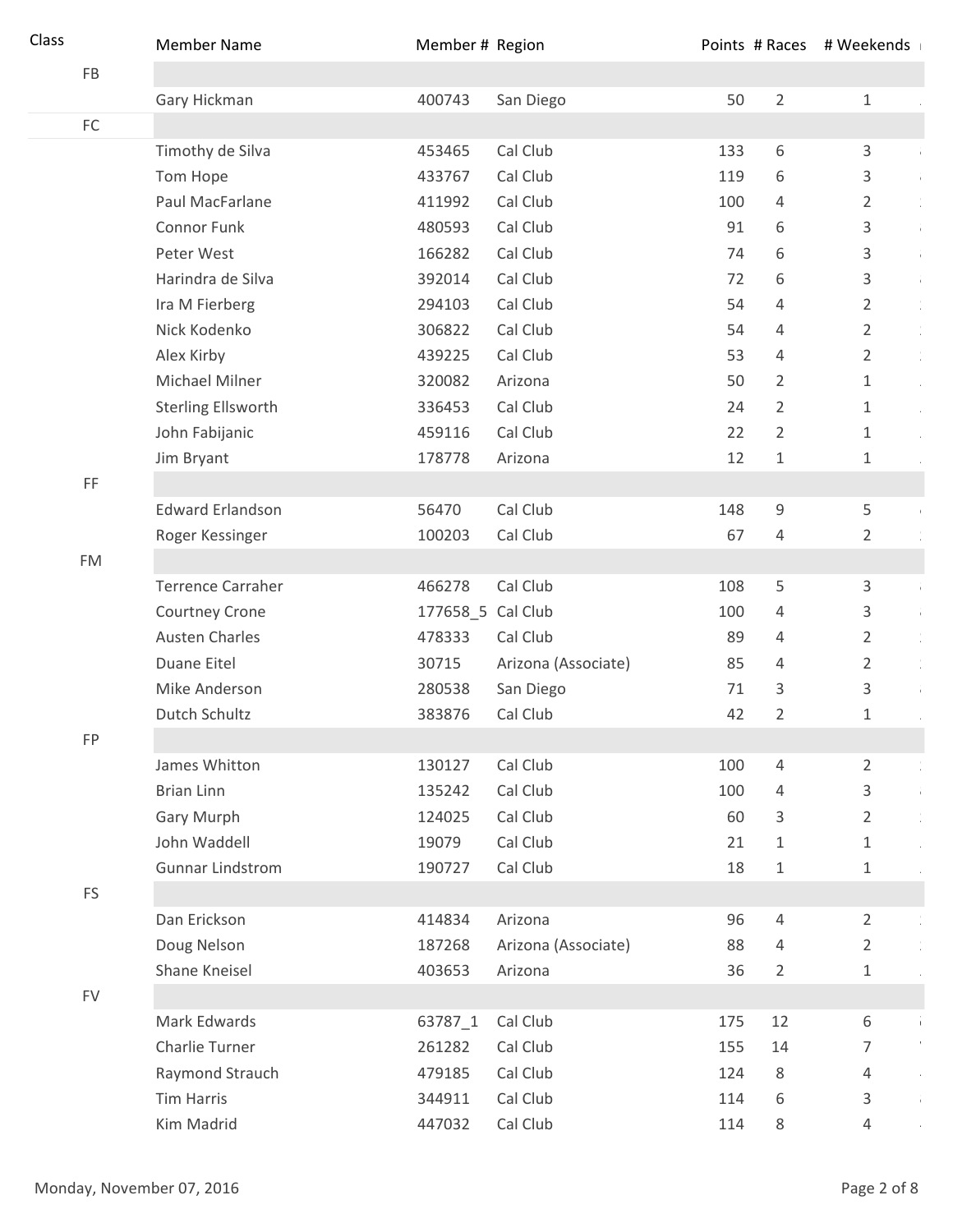| Class           | <b>Member Name</b>    | Member # Region   |                           |     | Points # Races | # Weekends                             |
|-----------------|-----------------------|-------------------|---------------------------|-----|----------------|----------------------------------------|
|                 | Dennis Andrade        | 45807_1           | Arizona                   | 75  | 4              | $\overline{2}$                         |
|                 | Don Manthe            | 254525            | Cal Club                  | 53  | $\overline{4}$ | $\overline{2}$                         |
| GT1             |                       |                   |                           |     |                |                                        |
|                 | Michael Lewis         | 113617            | San Diego (Associate)     | 146 | 6              | 3<br>÷.                                |
|                 | Kenneth Davis         | 349864            | San Diego                 | 88  | $\overline{4}$ | 3                                      |
|                 | Paul Fairchild        | 55916             | Arizona                   | 50  | $\overline{2}$ | $\mathbf{1}$                           |
| GT <sub>2</sub> |                       |                   |                           |     |                |                                        |
|                 | <b>Dylan Doherty</b>  | 479925            | San Diego                 | 171 | $\,8\,$        | $\overline{4}$                         |
|                 | Dennis (Rick) Parker  | 236262            | Arizona (Associate)       | 150 | 6              | 3<br>Ŷ,                                |
|                 | Oli Thordarson        | 375061            | Cal Club                  | 107 | 6              | 3<br>Ŷ,                                |
|                 | <b>Chuck Matthews</b> | 353104            | Cal Club                  | 94  | 5              | 3<br>÷,                                |
|                 | Robert Kahn           | 335992            | San Diego                 | 64  | 3              | 3<br>Ŷ,                                |
|                 | Keith Gillespie       | 212379            | Arizona                   | 45  | 3              | $\frac{1}{\epsilon}$<br>$\overline{2}$ |
|                 | John Stott            | 119987_1 Cal Club |                           | 39  | $\overline{2}$ | $\mathbf{1}$<br>$\alpha$               |
|                 | Mike Henderson        | 124620            | Cal Club                  | 32  | $\overline{2}$ | $\mathbf{1}$                           |
|                 | <b>Guy Dreier</b>     | 280488_1 Cal Club |                           | 21  | 1              | $\mathbf{1}$                           |
| GT <sub>3</sub> |                       |                   |                           |     |                |                                        |
|                 | <b>Wolfgang Maike</b> | 42175_1           | Cal Club                  | 118 | 5              | 3<br>÷.                                |
|                 | Mike Henderson        | 124620            | Cal Club                  | 92  | $\overline{4}$ | $\overline{2}$                         |
|                 | Scott Graham          | 389475            | Cal Club                  | 79  | $\overline{4}$ | $\overline{2}$<br>$\frac{1}{2}$        |
|                 | Douglas Ruthroff      | 195692            | Arizona                   | 73  | $\overline{4}$ | 3<br>÷.                                |
|                 | Sean Powers           | 351102            | Cal Club                  | 50  | $\overline{2}$ | $\mathbf{1}$                           |
| GTL             |                       |                   |                           |     |                |                                        |
|                 | John Bower            | 317415            | Cal Club                  | 106 | 5              | 3<br>÷.                                |
|                 | <b>Craig Carter</b>   | 359082            | Cal Club                  | 82  | 4              | $\overline{2}$                         |
|                 | <b>Brian Linn</b>     | 135242            | Cal Club                  | 50  | $\overline{2}$ | $\overline{2}$<br>$\frac{1}{2}$        |
| HP              |                       |                   |                           |     |                |                                        |
|                 | <b>Ben Valentine</b>  | 402434            | Cal Club                  | 159 | $\,8\,$        | $\overline{4}$                         |
|                 | Jason Isley           | 217572            | Cal Club                  | 150 | 6              | 3<br>÷.                                |
|                 | Cory Markos           | 356165            | Cal Club                  | 117 | 6              | 3<br>÷.                                |
|                 | Gary Wittman          | 148010            | Cal Club                  | 70  | $\overline{4}$ | 3<br>÷.                                |
|                 | <b>Bobby Beyer</b>    | 437336            | Cal Club                  | 67  | $\overline{4}$ | $\overline{2}$                         |
|                 | Jamie Bestwick        | 436330            | Cal Club                  | 50  | $\overline{2}$ | $\mathbf{1}$<br>$\alpha$               |
|                 | Paul Shaver           | 308574            | Cal Club                  | 43  | $\overline{2}$ | $\overline{2}$<br>$\frac{1}{\epsilon}$ |
|                 | Mike Bachman          | 30934             | San Francisco (Associate) | 18  | $\mathbf{1}$   | $\mathbf{1}$                           |
| <b>ITA</b>      |                       |                   |                           |     |                |                                        |
|                 | John Stott            | 119987_1 Cal Club |                           | 146 | 6              | 3<br>Ŷ.                                |
|                 | Jack McEachern        | 269537            | Cal Club                  | 114 | 5              | 3<br>÷.                                |
|                 | David LeCren          | 341994            | Cal Club                  | 84  | $\overline{4}$ | $\overline{2}$                         |
|                 | Mark Gordon           | 497273            | Cal Club                  | 71  | $\overline{4}$ | $\overline{2}$                         |
|                 | Darren Murdock        | 334687            | Cal Club                  | 42  | $\overline{2}$ | $\mathbf{1}$<br>$\alpha$               |
|                 | Carl Johnk            | 269100            | San Diego (Associate)     | 36  | $\overline{2}$ | $\overline{2}$                         |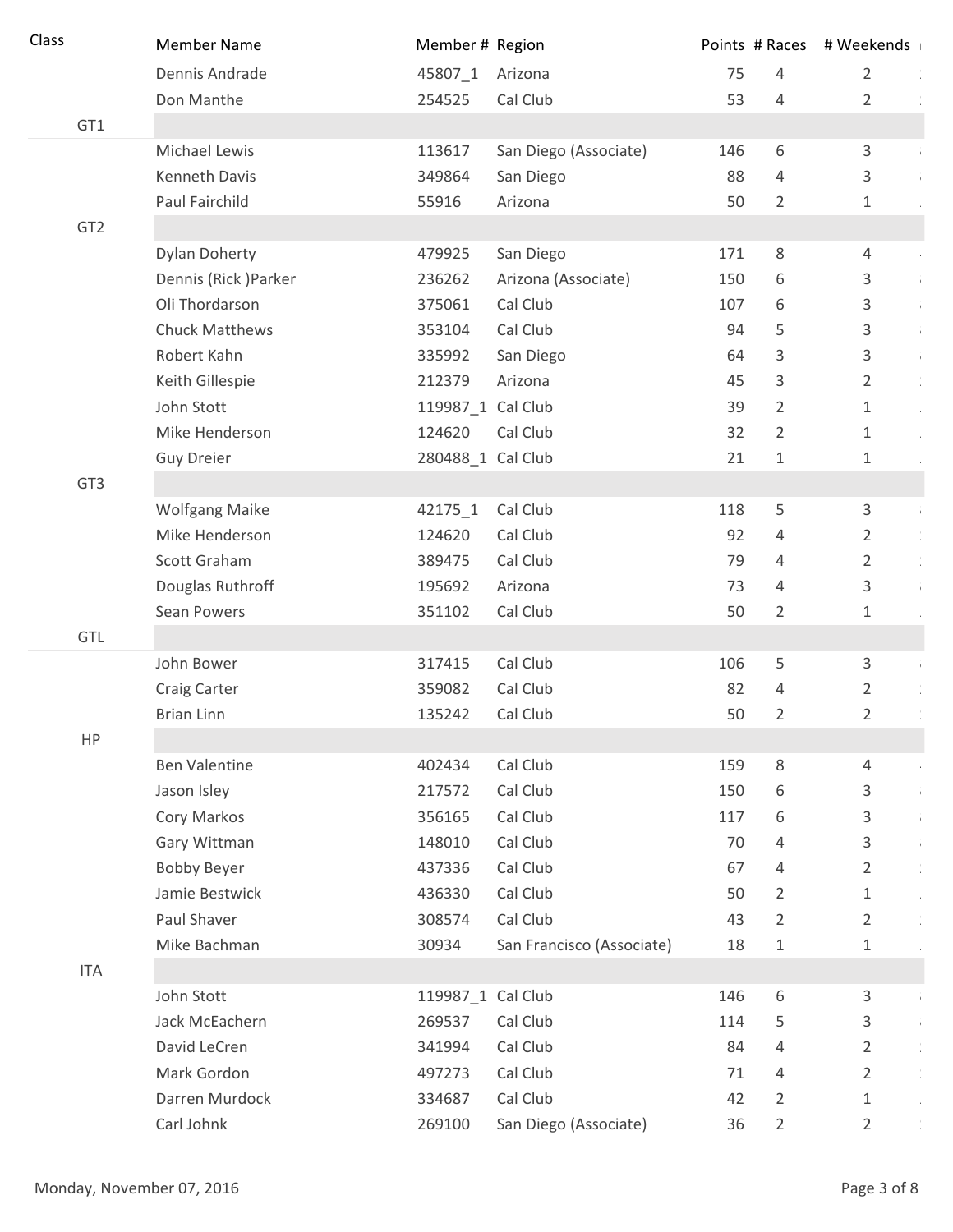| Class          | <b>Member Name</b>     | Member # Region   |                                    |     |                | Points # Races # Weekends |
|----------------|------------------------|-------------------|------------------------------------|-----|----------------|---------------------------|
|                | Gary Corsiglia         |                   | 92732_1 San Francisco (Associate)  | 34  | $\overline{2}$ | $\mathbf{1}$              |
| ITB            |                        |                   |                                    |     |                |                           |
|                | Garey Raymond          | 508241            | Cal Club                           | 50  | $\overline{2}$ | $\mathbf{1}$              |
| <b>ITE</b>     |                        |                   |                                    |     |                |                           |
|                | Paul Gassen            | 387638            | Cal Club                           | 167 | 9              | 5                         |
|                | <b>Guy Dreier</b>      | 280488_1 Cal Club |                                    | 121 | 5              | 3<br>÷.                   |
|                | <b>Brian Anderson</b>  | 497263            | Cal Club                           | 42  | 2              | $\mathbf{1}$<br>$\sim$    |
|                | Benjamin Wigg          | 495220            | Cal Club                           | 25  | 1              | $\mathbf{1}$<br>$\alpha$  |
|                | Jean-Francois Martin   | 489589            | Cal Club                           | 21  | 1              | 1<br>$\alpha$             |
|                | <b>Greg Cooper</b>     | 416630            | Cal Club                           | 18  | 1              | $\mathbf{1}$              |
|                | Rich Festa             | 476451            | Cal Club                           | 17  | 1              | $\mathbf{1}$              |
|                | Tony Festa             | 476453            | Cal Club                           | 17  | 1              | $\mathbf{1}$              |
| P1             |                        |                   |                                    |     |                |                           |
|                | <b>Ehud Nahir</b>      | 178547_1 Cal Club |                                    | 150 | 6              | 3<br>Ŷ.                   |
|                | <b>Timothy Day</b>     | 391495            | Cal Club                           | 106 | 5              | 3<br>$\frac{1}{4}$        |
|                | Joseph Schifini        | 403669            | Cal Club                           | 37  | $\overline{2}$ | $\mathbf{1}$<br>$\alpha$  |
|                | <b>Steve Nicklin</b>   | 403696            | Cal Club                           | 36  | 2              | $\mathbf{1}$<br>$\alpha$  |
|                | Jon Van Caneghem       | 225735            | Cal Club                           | 21  | 1              | $\mathbf{1}$<br>$\sim$    |
|                | Scott McPherson        | 492146            | Cal Club                           | 18  | 1              | $\overline{2}$            |
|                | Asher Kaiser           | 422926            | San Diego                          | 15  | $\mathbf 1$    | $\mathbf{1}$              |
| P <sub>2</sub> |                        |                   |                                    |     |                |                           |
|                | Tony Abel              | 494510            | Cal Club                           | 167 | 9              | 5<br>$\mathbb{F}$         |
|                | Dave Tweedlie          | 405557            | Cal Club                           | 123 | 6              | 3<br>$\mathbf{r}$         |
|                | Mike Bachman           | 30934             | San Francisco (Associate)          | 114 | 5              | 3<br>÷.                   |
|                | Jeff Schafer           | 376864            | Cal Club                           | 100 | $\overline{4}$ | $\overline{2}$            |
|                | Rob Conrad             |                   | 125196_1 San Francisco (Associate) | 63  | 4              | 2<br>$\frac{1}{\epsilon}$ |
|                | Rene Lohr              | 403670            | Cal Club                           | 34  | $\overline{2}$ | $\mathbf{1}$              |
|                | Joseph Moran           | 80709             | Cal Club                           | 33  | $\overline{2}$ | $\mathbf{1}$              |
|                | David Roberts          | 501643            | Cal Club                           | 33  | 2              | 1                         |
|                | <b>Ben Valentine</b>   | 402434            | Cal Club                           | 33  | 2              | 1                         |
|                | Robert Lovenson        | 249067            | Cal Club                           | 30  | 2              | $\mathbf{1}$              |
|                | <b>Edward Guenther</b> | 95142             | Arizona                            | 30  | $\overline{2}$ | $\mathbf{1}$              |
|                | Robert Rich            | 415991            | Cal Club                           | 25  | 2              | $\mathbf{1}$              |
|                | Andy Chan              | 270556            | Cal Club                           | 25  | $\overline{2}$ | $\mathbf{1}$              |
|                | David Ferguson         | 183410            | Cal Club                           | 14  | 1              | $\mathbf{1}$              |
| Pro-7          |                        |                   |                                    |     |                |                           |
|                | <b>Rex McAfee</b>      | 497513            | Cal Club                           | 175 | $\,8\,$        | 4                         |
| S <sub>2</sub> |                        |                   |                                    |     |                |                           |
|                | <b>Edward Guenther</b> | 95142             | Arizona                            | 171 | $\,8\,$        | $\overline{4}$            |
|                | Joseph Moran           | 80709             | Cal Club                           | 128 | 6              | 3<br>Ŷ.                   |
|                | Robert Rich            | 415991            | Cal Club                           | 106 | 6              | 3<br>÷.                   |
|                | <b>Ben Valentine</b>   | 402434            | Cal Club                           | 104 | 6              | 3                         |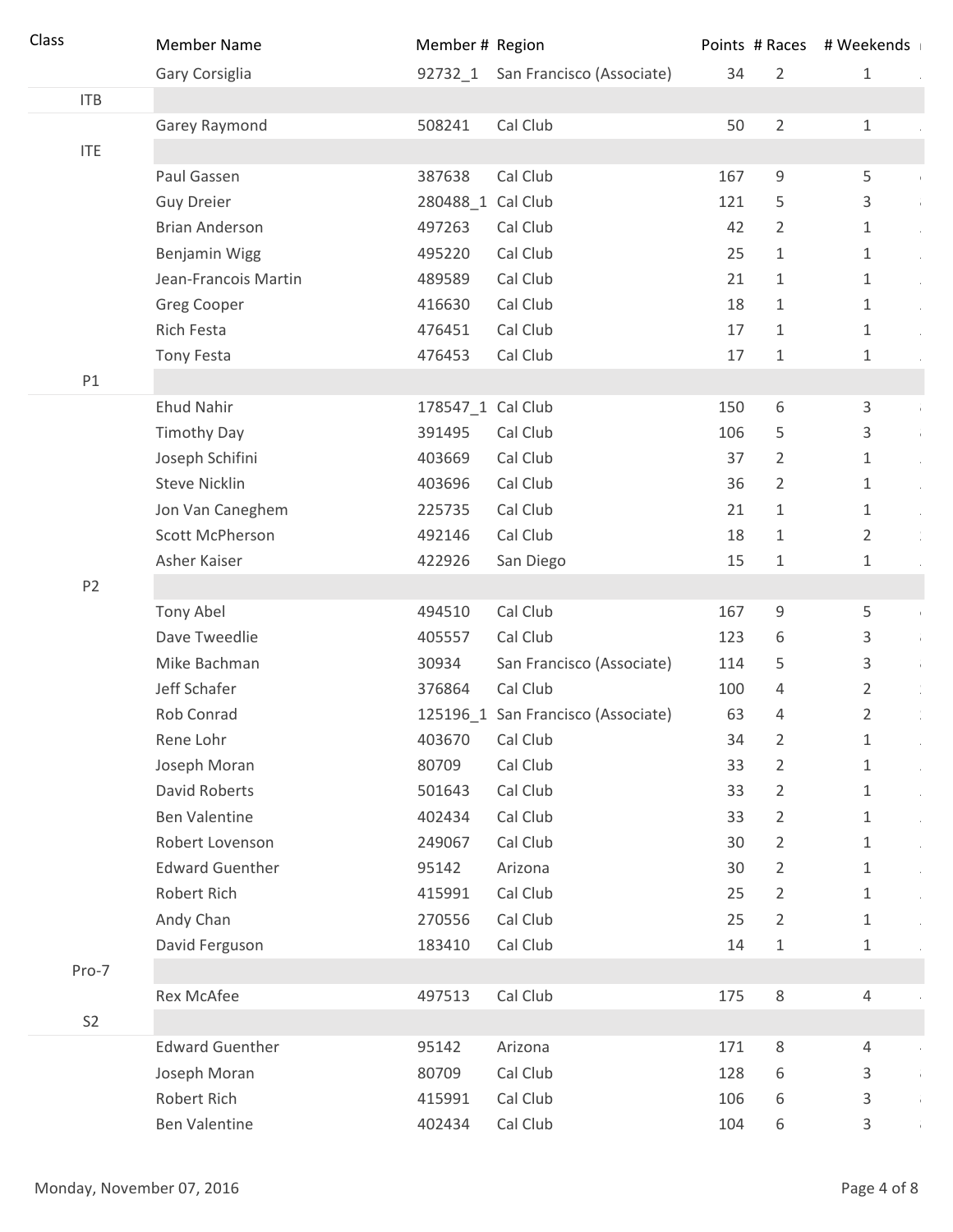| Class | <b>Member Name</b>     | Member # Region   |                           |     |                | Points # Races # Weekends       |
|-------|------------------------|-------------------|---------------------------|-----|----------------|---------------------------------|
|       | Wayne Smith            | 195705_1 Cal Club |                           | 99  | 5              | $\mathsf{3}$<br>÷.              |
|       | Jeff Anderson          | 176634_1 Cal Club |                           | 70  | 4              | 2                               |
|       | Gary Holcomb           | 189178_1 Cal Club |                           | 58  | 4              | $\overline{2}$                  |
|       | Robert Lovenson        | 249067            | Cal Club                  | 29  | $\overline{2}$ | 1                               |
| S944  |                        |                   |                           |     |                |                                 |
|       | Richard Shea           | 414880            | Cal Club                  | 61  | $\mathbf{3}$   | $\overline{2}$                  |
|       | James Foxx             | 360869            | Arizona                   | 46  | $\overline{2}$ | 1                               |
|       | Katherine Pelland      | 449992            | Arizona                   | 34  | $\overline{2}$ | $\mathbf 1$                     |
| SM    |                        |                   |                           |     |                |                                 |
|       | <b>Steven Powers</b>   | 212429            | Arizona                   | 159 | 8              | 4                               |
|       | Clement Lee            | 316101            | Cal Club                  | 157 | 14             | $\overline{7}$                  |
|       | Dakota Dickerson       | 478060            | San Diego                 | 152 | 8              | $\overline{4}$<br>$\alpha$      |
|       | Robert Edmison         | 363776            | Cal Club                  | 141 | 13             | $\overline{7}$                  |
|       | Justin Hall            | 447552            | Cal Club                  | 133 | $9\,$          | 5<br>$\mathbf{I}$               |
|       | Dean Busk              | 269682            | Arizona (Associate)       | 128 | 8              | $\overline{4}$                  |
|       | <b>Curtis Gong</b>     | 425401            | Cal Club                  | 114 | 11             | $\mathbb{F}$<br>7               |
|       | Darwin Felix           | 421389            | Cal Club                  | 99  | 11             | 6<br>Ŷ.                         |
|       | Jorge Diaz             | 109617            | San Diego                 | 95  | 10             | 5<br>$\mathbb{F}$               |
|       | Sean Bradley           | 419609            | Cal Club                  | 92  | 8              | 5<br>$\mathbf{I}$               |
|       | Chris Thorn            | 463745            | Cal Club                  | 84  | 6              | 3<br>÷.                         |
|       | Dave Tweedlie          | 405557            | Cal Club                  | 80  | 7              | $\overline{4}$                  |
|       | <b>Bill Nelson</b>     | 320039            | Cal Club                  | 75  | $\overline{7}$ | 5<br>$\mathbb{F}$               |
|       | Giorgio Pierangeli     | 464397            | Cal Club                  | 72  | 6              | 3<br>÷.                         |
|       | Francis Hu             | 426225            | Cal Club                  | 71  | 6              | 3<br>÷.                         |
|       | Nicklas Stewart        | 284061            | Cal Club                  | 68  | 6              | $\overline{4}$                  |
|       | Jennifer Isley         | 216963            | San Diego                 | 61  | 6              | 3                               |
|       | Preston Lerner         | 237642            | Cal Club                  | 59  | 4              | $\overline{2}$                  |
|       | <b>Wesley Molino</b>   | 403801            | Cal Club                  | 52  | 4              | 3<br>Ŷ.                         |
|       | Devin Dahn             | 82968             | Arizona                   | 51  | 4              | 2                               |
|       | Mark Lange             | 408993            | Cal Club                  | 36  | $\overline{2}$ | 1                               |
|       | <b>Mark Miles</b>      | 383963            | Arizona                   | 35  | $\overline{2}$ | 1                               |
|       | Alan Leukhardt III     | 302520_1 Cal Club |                           | 31  | 4              | 2                               |
|       | Angela Swan            | 367882            | Cal Club                  | 28  | 2              | 1                               |
|       | Todd Launchbaugh       | 276906            | Cal Club                  | 27  | 4              | 3<br>$\mathfrak{g}$             |
|       | Jim Rueff              | 110361            | Cal Club                  | 24  | 3              | $\overline{2}$                  |
|       | Tom Wickersham         | 211641            | San Francisco (Associate) | 22  | 2              | 1                               |
|       | <b>Gregory Stewart</b> | 104322            | Cal Club                  | 22  | 2              | 2                               |
|       | Michael Babcock        | 412959            | Arizona                   | 22  | $\overline{2}$ | $\mathbf{1}$<br>$\sim$          |
|       | Carl Johnk             | 269100            | San Diego (Associate)     | 20  | 3              | $\overline{2}$<br>$\frac{1}{2}$ |
|       | Steve Bodeman          | 318030_1 Arizona  |                           | 15  | 4              | 2                               |
|       | Eric Thomas            | 443770            | Las Vegas (Associate)     | 14  | $\overline{2}$ | 1                               |
|       | Jay Rosenthal          | 507814            | Cal Club                  | 7   | $\overline{2}$ | $\mathbf{1}$                    |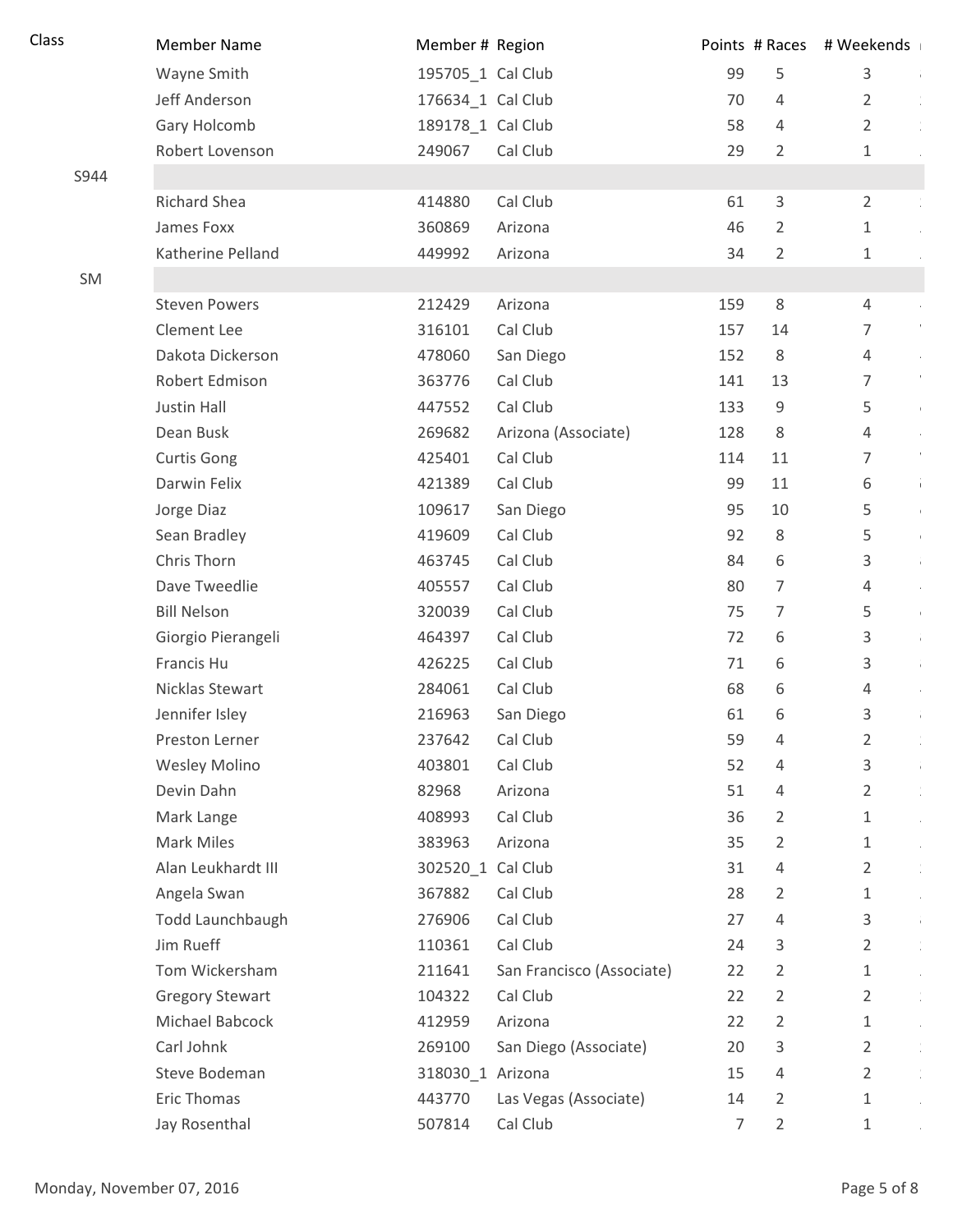| Class      | <b>Member Name</b>       | Member # Region   |                       |                | Points # Races | # Weekends        |
|------------|--------------------------|-------------------|-----------------------|----------------|----------------|-------------------|
|            | Paul Perkins             | 495099            | Arizona               | 7              | $\overline{2}$ | $\mathbf{1}$      |
|            | Parker Nicklin           | 424546            | Cal Club              | 5              | $\mathbf{1}$   | 1                 |
| SP         |                          |                   |                       |                |                |                   |
|            | Joshua Pitt              | 340024            | Cal Club              | 150            | 6              | 3                 |
|            | Cal Rothe                | 110452            | San Diego (Associate) | 68             | 3              | 2                 |
|            | <b>Bruce Powers</b>      | 13091             | Cal Club              | 42             | $\overline{2}$ | 1                 |
|            | <b>Bob Blizzard</b>      | 500704            | San Diego             | 42             | $\overline{2}$ | $\mathbf 1$       |
|            | Kenneth Davis            | 349864            | San Diego             | 25             | $1\,$          | $\mathbf 1$       |
| <b>SRF</b> |                          |                   |                       |                |                |                   |
|            | Don Palla                | 236212_1 Cal Club |                       | 160            | 8              | 4                 |
|            | Vince Balch              | 480108            | San Diego             | 157            | 12             | 6<br>Ť.           |
|            | Douglas Stewart          | 191031            | Cal Club              | 152            | 10             | 5<br>$\mathbf{1}$ |
|            | Chris Morgan             | 445610            | Cal Club              | 138            | 14             | 7                 |
|            | <b>Elliott Freireich</b> | 230617            | Arizona               | 132            | 10             | 5<br>$\mathbf{u}$ |
|            | Jon French               | 284760_0 Cal Club |                       | 69             | $\overline{4}$ | $\overline{2}$    |
|            | Anthony Lanza            | 450540            | Cal Club              | 31             | 2              | 1                 |
|            | Mike Miserendino         | 312012            | Cal Club              | 25             | 1              | 1                 |
|            | Chip Baldoni             | 207752            | Arizona               | 17             | 1              | 1                 |
| SRF3       |                          |                   |                       |                |                |                   |
|            | Mike Miserendino         | 312012            | Cal Club              | 175            | $\mathsf 9$    | 5                 |
|            | TJ Acker                 | 210471            | Cal Club              | 144            | 8              | 4                 |
|            | Lee Douglas              | 370148            | Oregon (Associate)    | 141            | 14             | 7                 |
|            | Paul Marino              | 139146_1 Cal Club |                       | 136            | 11             | 6<br>$\hat{V}$    |
|            | Jack Willes              | 280918            | Cal Club              | 125            | $\mathsf g$    | 5<br>$\mathbf{I}$ |
|            | Denny Fosdick            | 137421            | Cal Club              | 113            | 10             | 5<br>$\mathbb{L}$ |
|            | Mark Ballangee           | 267269            | Cal Club              | 105            | 10             | 5                 |
|            | Alexander Bermudez       | 502858            | Cal Club              | 62             | 4              | $\overline{2}$    |
|            | Tom Misrendino           | 131146            | Cal Club              | 58             | 6              | 3<br>$\pm$        |
|            | Chris Willes             | 149895            | Cal Club              | 46             | 2              | $\mathbf{1}$      |
|            | <b>Marty Williams</b>    | 250421            | Cal Club              | 29             | 4              | $\overline{2}$    |
|            | Craig Reeder             | 190819            | Arizona               | 23             | 2              | $\mathbf 1$       |
|            | Mike Skinner             | 477718            | Cal Club              | 18             | 2              | 1                 |
|            | Joel Van Ess             | 352238            | Cal Club              | 14             | 1              | 1                 |
|            | <b>Rick Webking</b>      | 291773            | Cal Club              | 5              | $\overline{2}$ | $\overline{2}$    |
|            | Joseph Moran             | 80709             | Cal Club              | $\overline{2}$ | $\mathbf 1$    | $\mathbf 1$       |
| SSM        |                          |                   |                       |                |                |                   |
|            | <b>Bill Manofsky</b>     | 487346            | Cal Club              | 100            | 5              | 3                 |
| <b>STL</b> |                          |                   |                       |                |                |                   |
|            | <b>Richard James</b>     | 156276            | Cal Club              | 160            | $\overline{7}$ | 4                 |
|            | Lonny Sheek              | 426346            | Cal Club              | 144            | 8              | 4                 |
|            | Clint Boisdeau           | 495927            | Cal Club              | 99             | 5              | 3                 |
|            | Oscar Jackson, Jr.       | 371499            | Cal Club              | 92             | 4              | $\overline{2}$    |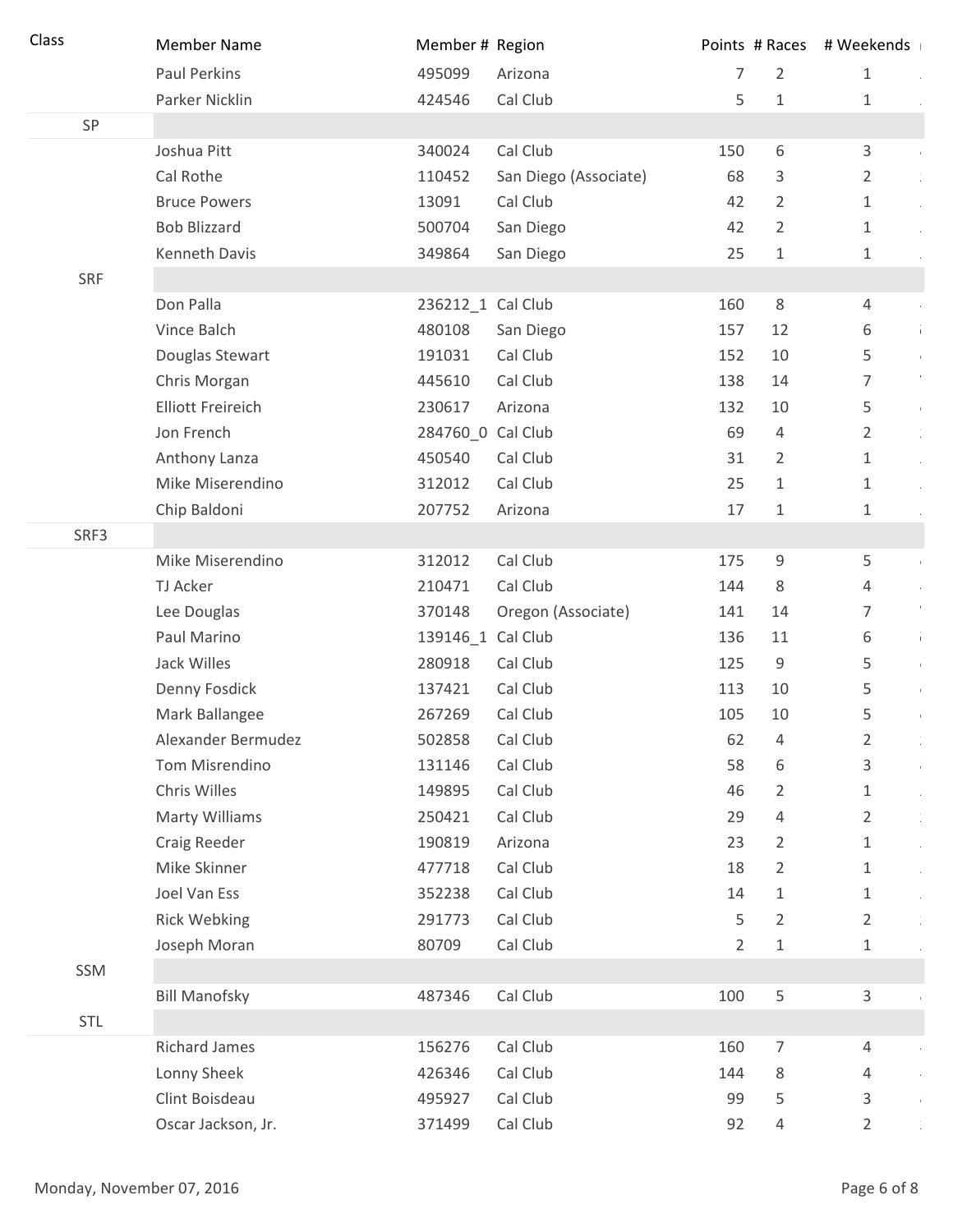| Class          | <b>Member Name</b>    | Member # Region   |                           |     | Points # Races | # Weekends                |
|----------------|-----------------------|-------------------|---------------------------|-----|----------------|---------------------------|
|                | <b>Wesley Molino</b>  | 403801            | Cal Club                  | 73  | 4              | 3<br>÷.                   |
|                | James Bishop          | 38832             | Cal Club                  | 72  | 4              | 3<br>÷,                   |
|                | <b>Todd Rappaport</b> | 345982            | Cal Club                  | 68  | 4              | 3<br>÷,                   |
|                | Morgan Trotter        | 383891            | Cal Club                  | 68  | 3              | 3<br>÷,                   |
|                | Todd Launchbaugh      | 276906            | Cal Club                  | 63  | 4              | 3<br>$\frac{1}{4}$        |
|                | David Vodden          | 169482            | San Francisco (Associate) | 62  | 4              | 2<br>$\frac{1}{2}$        |
|                | Louis Wang            | 401070            | Cal Club                  | 59  | 4              | 2<br>$\frac{1}{2}$        |
|                | <b>Benjamin Wigg</b>  | 495220            | Cal Club                  | 56  | 3              | $\frac{1}{2}$<br>2        |
|                | <b>Brian Cashion</b>  | 427012            | Arizona                   | 36  | 2              | $\frac{1}{\epsilon}$<br>2 |
|                | Jean-Francois Martin  | 489589            | Cal Club                  | 25  | 1              | 1<br>$\ddot{\gamma}$      |
|                | Giorgio Pierangeli    | 464397            | Cal Club                  | 21  | 1              | 1                         |
|                | John Norris           | 82021             | Cal Club                  | 18  | 1              | 1                         |
|                | David LeCren          | 341994            | Cal Club                  | 17  | 1              | 1                         |
| <b>STU</b>     |                       |                   |                           |     |                |                           |
|                | Dale Shoemaker        | 357876            | Las Vegas (Associate)     | 163 | 14             | 8<br>$\frac{1}{4}$        |
|                | Oscar Jackson, Jr.    | 371499            | Cal Club                  | 141 | 6              | 3<br>Ŷ,                   |
|                | Eugene Rolfe          | 13941             | Las Vegas                 | 136 | 8              | 5<br>$\bar{1}$            |
|                | Michele Abbate        | 365109            | Las Vegas (Associate)     | 114 | 6              | 3<br>$\frac{1}{2}$        |
|                | Jean-Francois Martin  | 489589            | Cal Club                  | 92  | 4              | 2<br>$\frac{1}{2}$        |
|                | Thomas Smith          | 356697            | Las Vegas (Associate)     | 69  | 4              | 2                         |
|                | Edmond Lo             | 463968            | Cal Club                  | 46  | 2              | 1                         |
|                | Justin Taylor         | 497530            | Cal Club                  | 30  | $\overline{2}$ | 1                         |
| T1             |                       |                   |                           |     |                |                           |
|                | Ross Murray           | 233665            | Cal Club                  | 139 | 6              | 3<br>÷,                   |
|                | Marc Hoover           | 112715_1 Arizona  |                           | 106 | 5              | 3<br>Ŷ,                   |
|                | Kenneth Davis         | 349864            | San Diego                 | 81  | 4              | 3<br>÷                    |
|                | Oli Thordarson        | 375061            | Cal Club                  | 50  | 2              | 1                         |
|                | Al Camano             | 231065            | Cal Club                  | 42  | 2              | 1                         |
|                | Mike Henderson        | 124620            | Cal Club                  | 18  | 1              | 1                         |
| T2             |                       |                   |                           |     |                |                           |
|                | Christopher Qualls    | 360274            | Cal Club                  | 171 | 8              | 4                         |
|                | <b>Guy Dreier</b>     | 280488_1 Cal Club |                           | 131 | 6              | 3<br>$\frac{1}{4}$        |
|                | <b>Budd Beaman</b>    | 494995            | Cal Club                  | 92  | 4              | $\frac{1}{2}$<br>2        |
|                | Carl Fung             | 404789            | Cal Club                  | 82  | 5              | 3<br>$\frac{1}{4}$        |
|                | Tom Wickersham        | 211641            | San Francisco (Associate) | 18  | 1              | 1                         |
|                | Mitch Maruosh         | 462769            | San Francisco (Associate) | 18  | 1              | 1                         |
| T <sub>3</sub> |                       |                   |                           |     |                |                           |
|                | Tom Wickersham        | 211641            | San Francisco (Associate) | 125 | 5              | 3<br>$\bar{1}$            |
|                | <b>Eric Ronning</b>   | 495077            | Cal Club                  | 124 | 6              | 3<br>÷,                   |
|                | Dale Shoemaker        | 357876            | Las Vegas (Associate)     | 110 | 5              | 3<br>÷,                   |
|                | <b>Brian Broaddus</b> | 495188            | Cal Club                  | 96  | 4              | 2<br>$\frac{1}{2}$        |
|                | Anthony Lanza         | 450540            | Cal Club                  | 50  | 2              | 2                         |